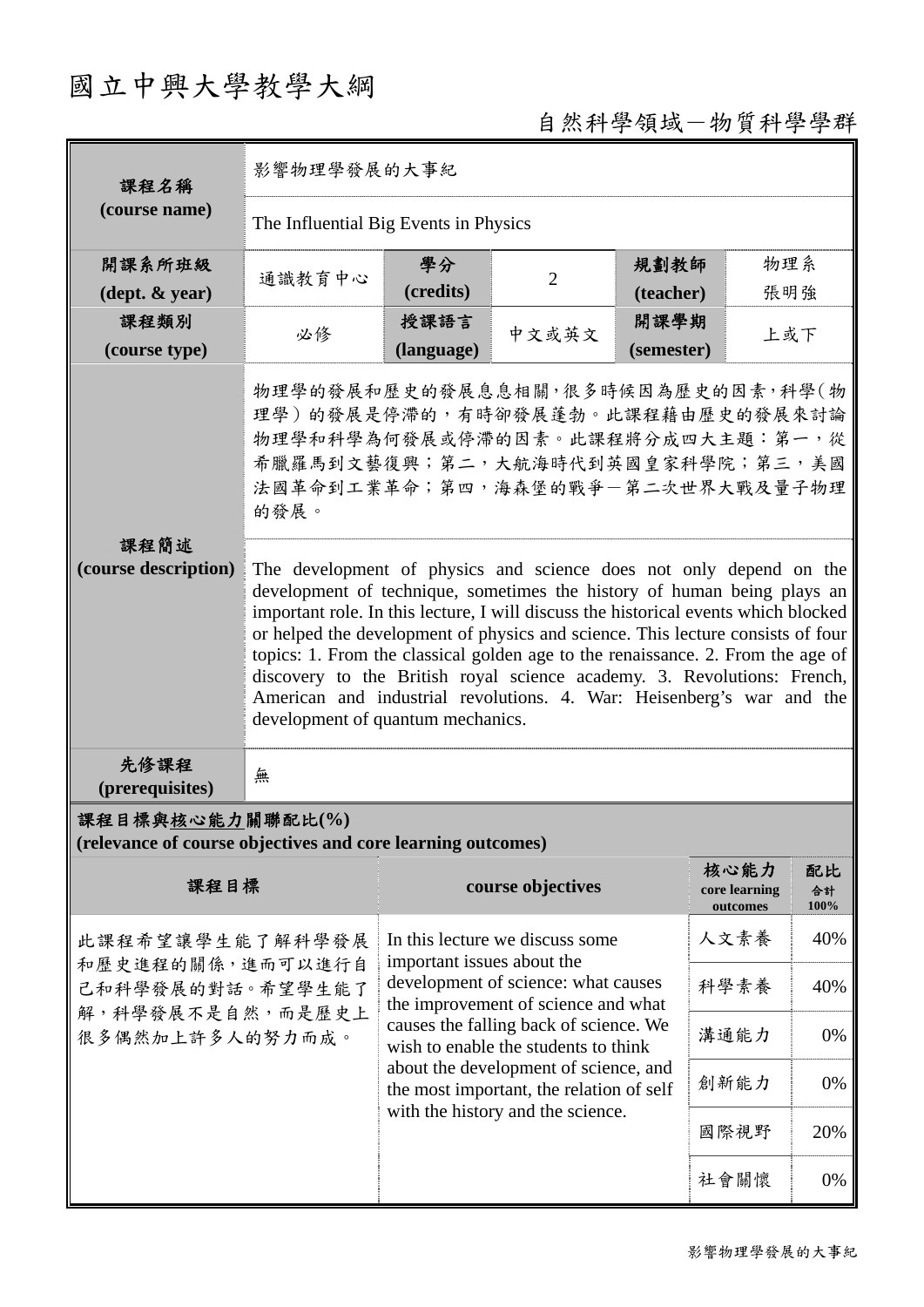| 課程目標之教學方法與評量方法<br>(teaching and assessment methods for course objectives)    |                |                              |                     |  |  |  |  |
|------------------------------------------------------------------------------|----------------|------------------------------|---------------------|--|--|--|--|
| 教學方法 (teaching methods)                                                      |                |                              | 學習評量方式 (evaluation) |  |  |  |  |
| 講授/影片/討論                                                                     |                |                              | 出席狀況、期末報告、紙筆測驗。     |  |  |  |  |
| 授課內容(單元名稱與內容、習作 / 考試進度、備註)<br>(course content and homework / tests schedule) |                |                              |                     |  |  |  |  |
|                                                                              | 單元             | 授<br>課                       | 大<br>綱              |  |  |  |  |
|                                                                              | 1              | 影響科學發展的幾的大事紀                 |                     |  |  |  |  |
|                                                                              | $\overline{2}$ | 希臘羅馬時期的科學發展                  |                     |  |  |  |  |
|                                                                              | 3              | 中世紀的經院哲學                     |                     |  |  |  |  |
|                                                                              | 4              | 文藝復興的科學進展                    |                     |  |  |  |  |
|                                                                              | 5              | 大航海時代:一四九二年。                 |                     |  |  |  |  |
|                                                                              | 6              | 海權的爭奪:荷蘭作為一個例子。              |                     |  |  |  |  |
|                                                                              | $\overline{7}$ | 亨利八世到伊莉莎白一世:英國新教對於科學發展的幫助。   |                     |  |  |  |  |
|                                                                              | 8              | 皇家科學院:牛頓和虎克的一世之爭。            |                     |  |  |  |  |
|                                                                              | 9              | 法國大革命:軍官庫倫對於電磁學的影響。          |                     |  |  |  |  |
|                                                                              | 10             | 美國大革命:自由民主和富蘭克林              |                     |  |  |  |  |
|                                                                              | 11             | 工業革命的開端:英國在工業革命的科學發展。        |                     |  |  |  |  |
|                                                                              | 12             | 學徒到偉大科學家:法拉利。                |                     |  |  |  |  |
|                                                                              | 13             | 海森堡戰爭:一位非猶太物理學家對於德國原子彈發展的影響。 |                     |  |  |  |  |
|                                                                              | 14             | 美國的反制:歐本海默和美國原子彈的製造。         |                     |  |  |  |  |
|                                                                              | 15             | 海森堡哥本哈根之旅的謎。                 |                     |  |  |  |  |
|                                                                              | 16             | 科學在現代扮演的角色及未來展望。             |                     |  |  |  |  |

#### 教科書與參考書目(書名、作者、書局、代理商、說明) **(textbook & other references)**

About physics:

- 1. 《銀河系大定位》Timothy Ferris, 遠流出版社。
- 2.《倫敦的崛起:知識分子打造的城市》 Leo Hollis, 貓頭鷹出版社。
- 3. 《科學革命》Steven Shapin, 左岸文化出版社。
- 4.《利維坦與空氣泵浦:霍布斯、波以耳與實驗生活》史蒂文.謝平、賽門.夏佛,行人出版社。
- 5. 《海森堡的戰爭》Thomas Power, 牛頓出版股份有限公司。